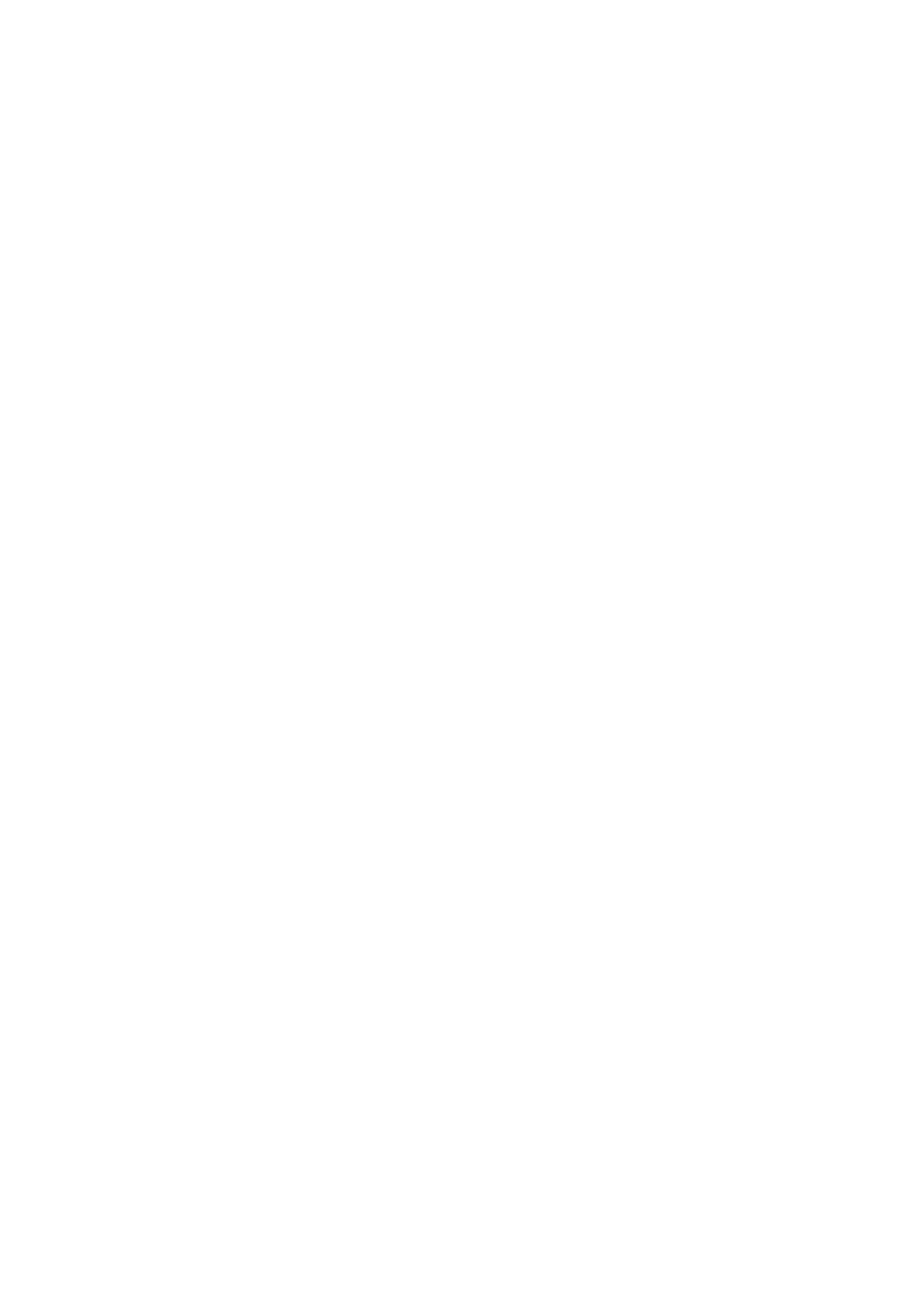

| Introduction                | $\mathsf{V}$ |
|-----------------------------|--------------|
| 1 Our lives                 | 1            |
| 2 Sport and exercise        | 11           |
| <b>3</b> The health service | 21           |
| 4 Getting to know the UK    | 32           |
| 5 Technology                | 46           |
| <b>6 Lifelong Learning</b>  | 60           |
| <b>7</b> Local communities  | 73           |
| <b>8</b> Working lives      | 92           |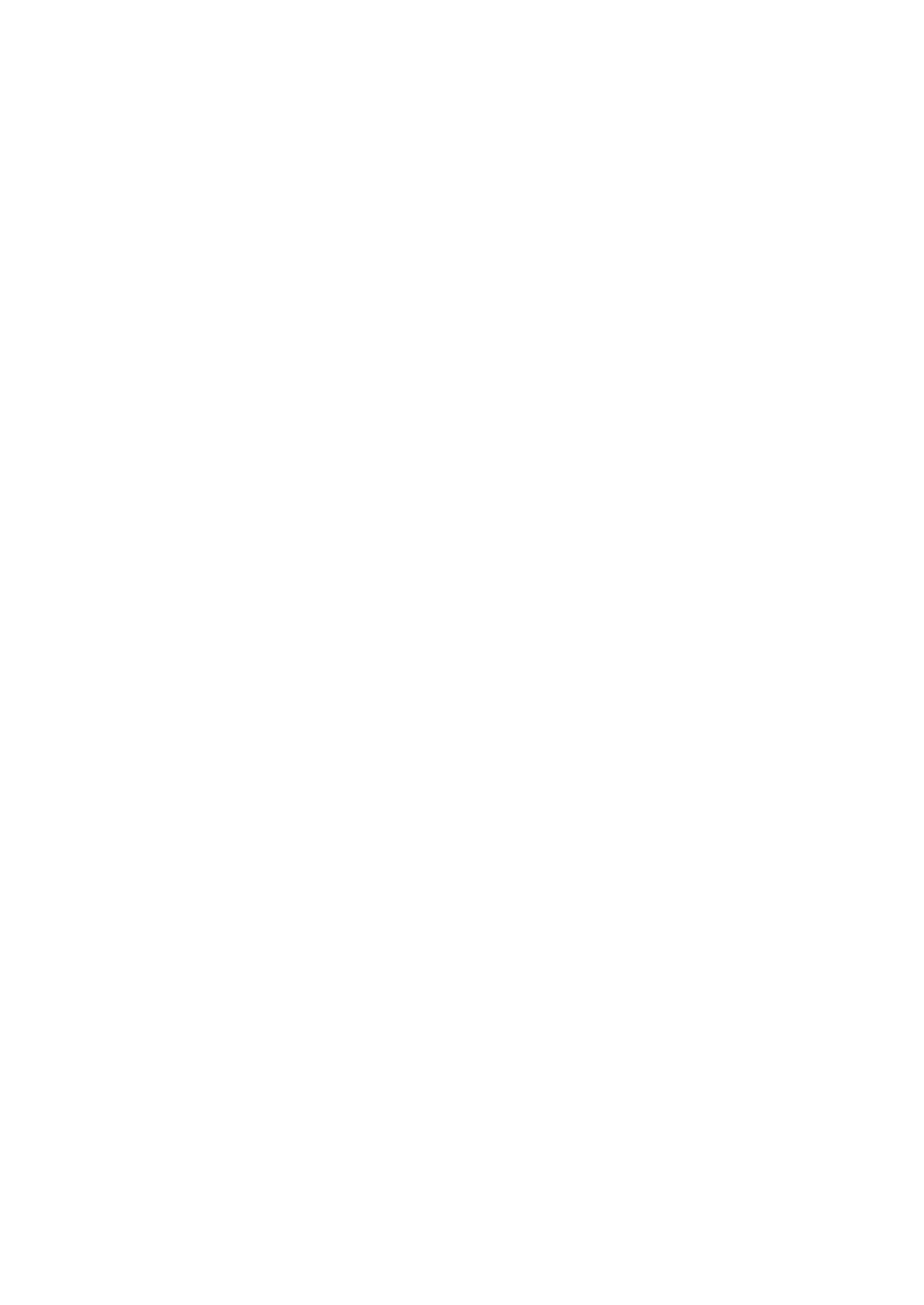

The learning materials for Entry 3 are divided into eight theme-based units covering a broad range of the component skills, knowledge and understanding listed in the ESOL Core Curriculum. They are intended as core materials which can be integrated with and supplemented by other available resources.

The materials are designed to be used flexibly and are produced in a loose-leaf format so that teachers can use them in any order, selecting whole units, sections of units or individual pages according to the differing needs and interests of learners. However, in recognition of the range of skills and progression within Entry 3, the later units are slightly more challenging than the earlier units. In addition, some activities are coded in the Teacher's Notes in order to support the teacher in planning their lessons:  $\bigcap$  identifies a slightly more challenging activity;  $\bigodot$  denotes an easier activity.

## **Structure of the units**

Each unit consists of the following:

- an introductory page
- 12 pages of activities for skills development
- an integrated skills project page
- a Check it page
- Mini-projects.

While there is some overall coherence in terms of theme and contexts, individual pages or linked pairs of pages have been designed so that they can be exploited independently.

### *Introduction (page 1)*

This has:

- visual images and accompanying question prompts to be used for scene setting and as a warm-up activity to stimulate ideas and discussion
- objectives for the unit
- ESOL Core Curriculum codes.

The wording of the objectives is a simplified version of Core Curriculum terminology and is intended to be as accessible as possible for learners. The teacher should guide learners through the objectives, using the tick boxes to identify objectives relevant for them. These can in turn relate to the priorities already identified in the learner's Individual Learning Plan (ILP) or, alternatively, form part of the on-going assessment process and contribute to the development of the ILP.

## *Skills development (pages 2–13)*

These have:

- activities to develop the skills of speaking, listening, reading and writing and language
- a footnote referencing the Curriculum Codes for skills covered
- 'Remember' boxes to provide brief summaries of language or skills components.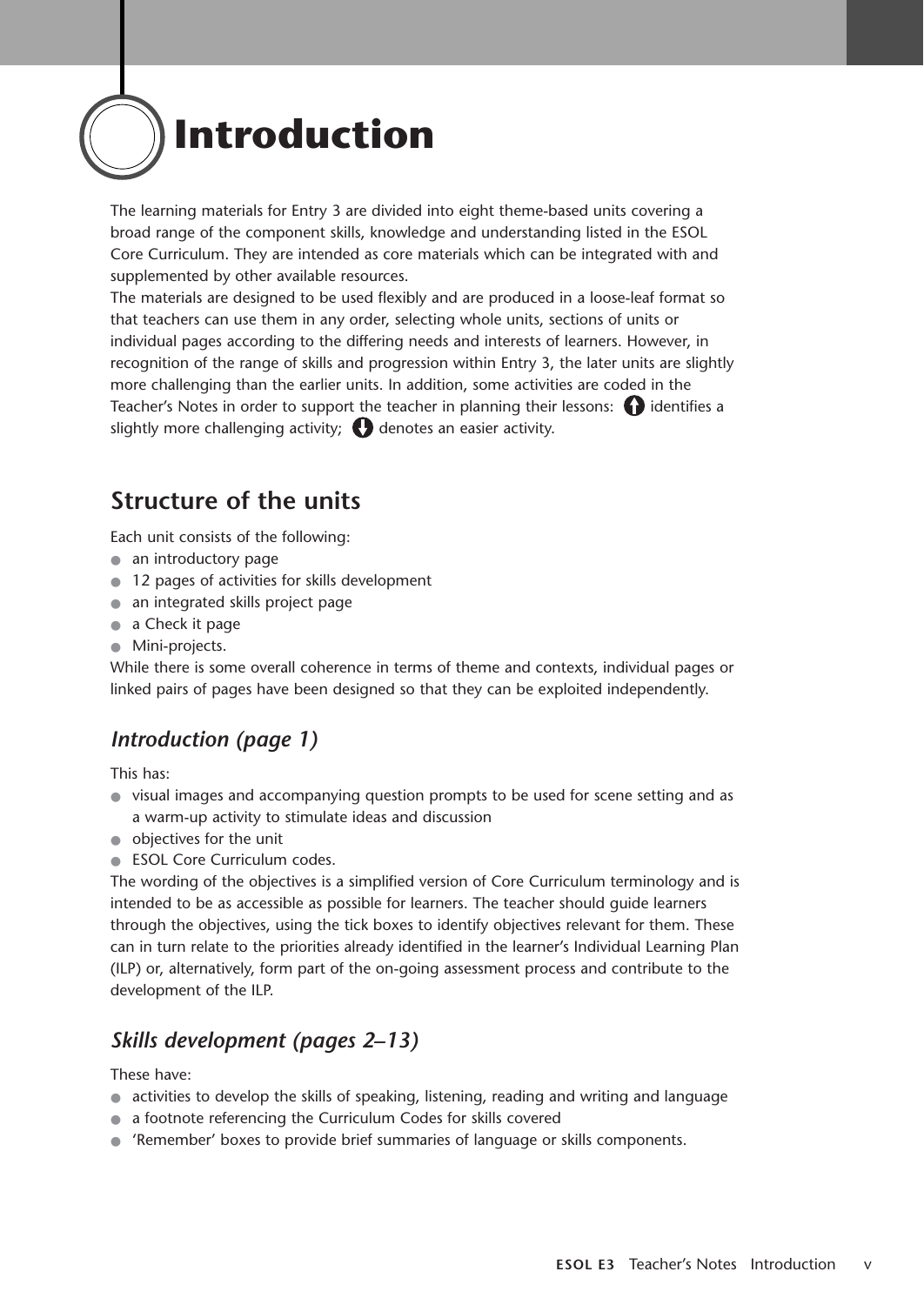The codes relate to primary objectives covered in the activities represented on the page and not those which may be practised incidentally. While skills development is embedded in the activities, it is assumed that much learning will take place off the page through preparatory, supplementary and extension activities and in response to learners' progress and needs.

'Remember' boxes appear throughout the units. They can be referred to and exploited by the teacher and learner at appropriate points in the lesson.

## *Integrated skills projects (page 14)*

This is a set of linked activities drawing together some of the skills developed earlier in the unit. All projects provide opportunities for independent learning. Many have been designed to promote learning outside the classroom through research, interviews and information gathering. They need to be carefully set up by the teacher to ensure that instructions are clear and that the necessary resources are accessible to learners. There also needs to be a degree of flexibility in adapting the project to the skills and confidence of learners. For example, if learners do not feel confident enough to carry out an interview, arranging for a visitor to give a talk to the group or to be interviewed on a related topic could provide appropriate alternatives. The output of the project can be used as evidence of learning for portfolio or progress record.

## *Check it (page 15)*

This has short review activities to check some language points from the unit.

These are designed to be used outside class time and can be self-checked using the key at the back of each unit of material. They provide the learner and the teacher with the opportunity to assess individual progress and identify any areas of weakness where further work is needed.

## *Mini-projects (page 16)*

#### These have:

- suggestions for short activities involving independent learning outside the classroom
- self-evaluation
- section for the learner to reflect on their own progress.

These short activities often involve research or interaction with the local community. In such cases it would be beneficial for the teacher to add local knowledge to the activity so that it reflects more accurately the situation and interests of the learners. Learners undertake these tasks to gain confidence in new situations. The expectation is that learners will complete tasks in different ways, according to their current skills and level of confidence.

The self-evaluation activity is clearly more relevant for those learners who have engaged with larger sections of the unit. They are able to reflect back to the priorities identified in the objectives listed on page 1 and assess their own progress as part of their regular learning review.

## *Additional materials in the unit*

#### **Audio**

- recordings of listening materials to support the activities within the unit
- scripts located at the end of each unit.

The recordings are available on CD ROM and audio cassette. The accompanying scripts provide an additional resource for follow-up work and more supported listening.

#### **Answer key**

Full answers are printed at the end of each unit and offer opportunities for self-checking.

#### **Teacher's Notes**

These include:

- a full listing of resources, including extra resources for the teacher to supply
- rationales for each page
- detailed notes for each activity, intended for guidance
- ideas for differentiation and extension activities
- arrows to indicate activities which are more challenging  $\bigcap$  and easier  $\bigcup$  .

Teachers should adapt, modify and supplement the activities and materials according to the needs of their learner group. Most activities have suggestions (differentation and extension notes) for how to adapt them for learners at different levels of confidence, often within the same group. Experiment with different ways of exploiting the same activity to meet the differing needs, skills levels, interests and learning preferences. Be aware of differences in terms of learning style. Arrows also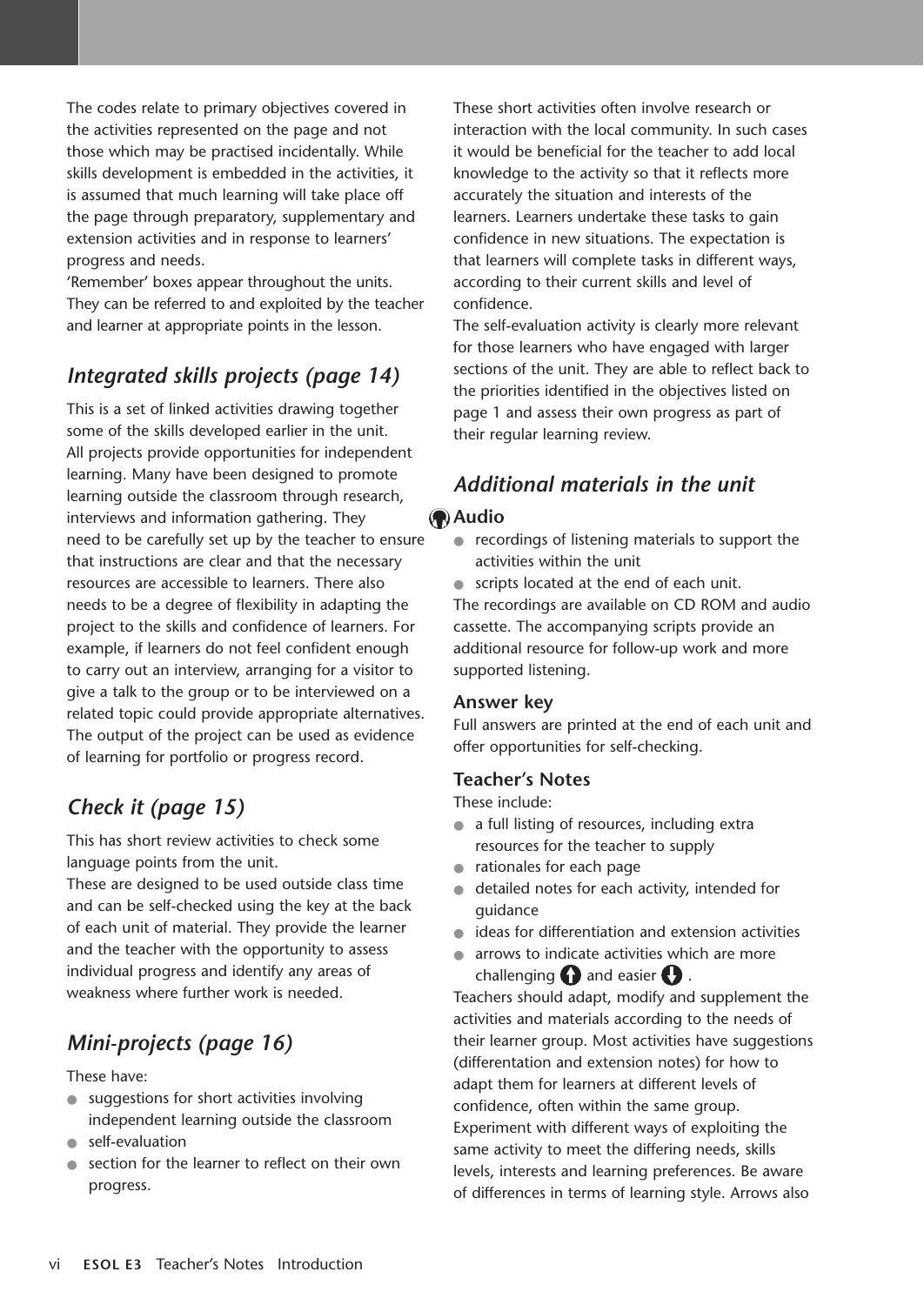indicate those activities which learners may find more challenging and/or easier. Teachers can also draw on the wide range of learning activities described throughout the ESOL Core Curriculum.

#### **Photocopiable resources**

These are supplementary photocopiable task sheets. Within the learning materials, some activities refer to additional resources, e.g. role play, re-ordering exercise, information gap. These are located at the back of the Teacher's Notes .The teacher can copy and distribute these to learners, as required.

#### **Rules and Tools**

- These are supplementary reference materials.
- These provide simple summaries of many of the language points and skills covered in the materials.
- They are designed to be printed out and reproduced for additional reinforcement and for learners' reference. (They are available on a CD-ROM).

## *Approaches to teaching and learning*

- Individual learners may have substantial differences in their current level of achievement in different skills, and have what is described as a 'spikey' profile. The materials will need to be selected, adapted and supplemented accordingly.
- In group settings, there will inevitably be variations in terms of skills level between learners. The Differentiation section in the Teacher's Notes gives suggestions for using activities in different ways.
- Draw on learners' own language as a resource for learning. Use bilingual approaches, for example:
	- lists with direct translation for some key words
	- planning the content of writing in mother tongue for those literate in first language
	- learners with shared language discussing answers to questions in their own language
	- training in the use of bilingual dictionaries
	- comparing language structures in English and first language.
- Encourage independent learning (see suggestions for activities in the ESOL Core Curriculum).
- Encourage learners to develop study skills through organising their work in a folder, keeping records of new vocabulary, practising spelling systematically, drafting and redrafting work, using grammar book and dictionary effectively, developing self-evaluation and so on.
- Incorporate communicative activities and games to add variety, reinforce learning and provide more relaxed opportunities for practice. There are many commercially available EFL resources. These need to be selected with the usual criteria of appropriateness to cultural background and life experiences of learners but they can often be used with minimal modification.
- While pair and group work feature in the units, opportunities should not be missed for getting students into 'mingling' activities.
- The materials provide a vehicle for the introduction or revision of a wide range of grammatical forms. However, the teacher will need to introduce a range of activities to reinforce and extend learning of grammar.
- Choral practice or drilling can be a useful tool for reinforcing learning and rehearsing grammatical forms. It can often add pace to the lesson. Teachers need to use their judgement in how to use this technique.
- There are activities for integrating the teaching of pronunciation. This is an area to extend in relation to specific difficulties learners may have.
- It is important to recognise the stages of development of learners and different priorities in terms of developing fluency or accuracy. While the teaching of underpinning grammar and pronunciation places an emphasis on improving accuracy, it is important to avoid over-correcting at the expense of communication, e.g. while doing a role-play activity in a challenging situation
- It is important to draw on learners' knowledge and experience as part of the learning process and find opportunities to personalise learning. The authors of the materials have avoided using trigger material which would automatically require learners to recall uncomfortable or painful experiences. In dealing with this issue, the teacher needs to use his/her judgement and sensitivity based on knowledge of the learners.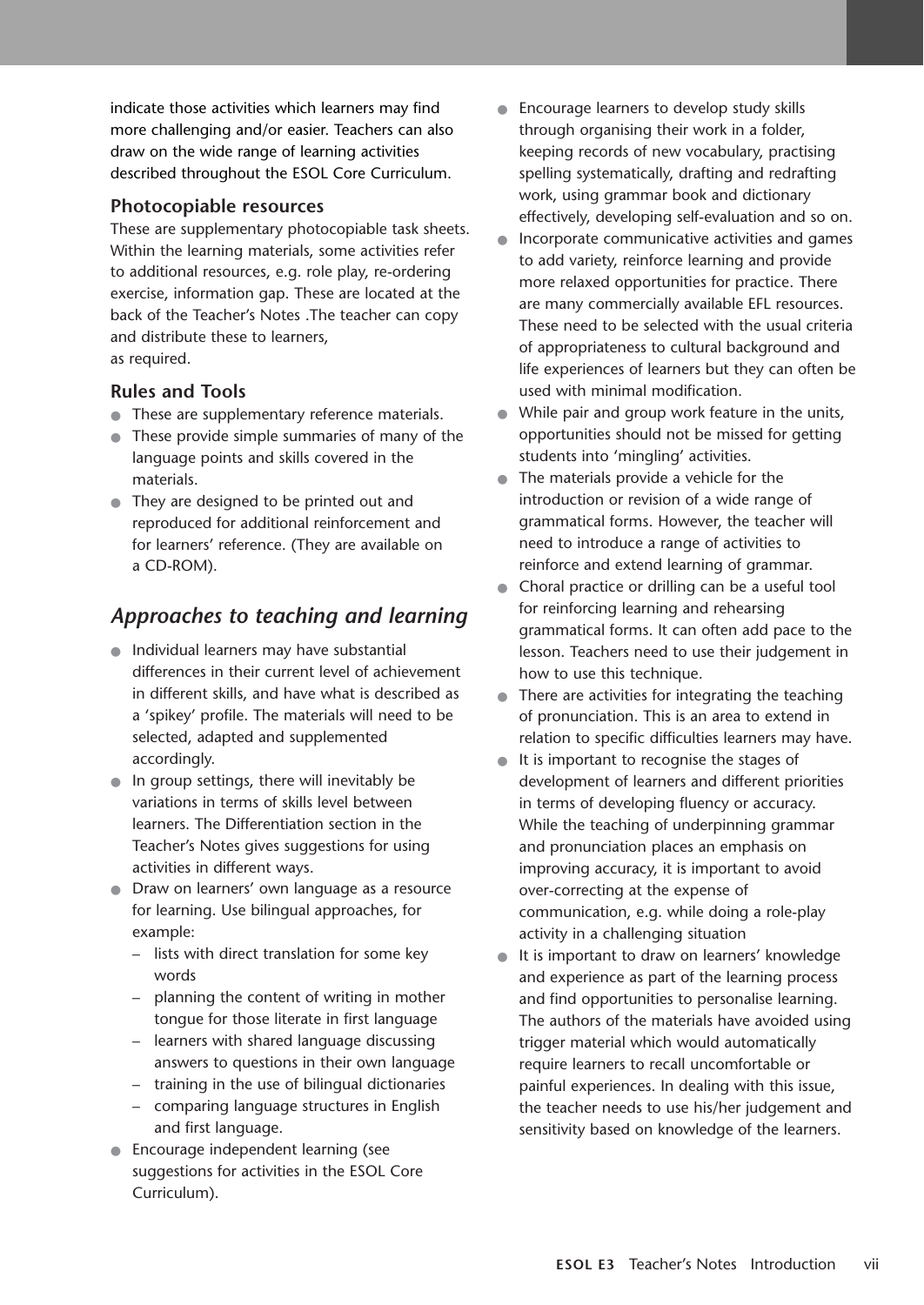### *Suggested additional resources*

- Where possible, provide a rich learning environment. In some venues, it may be possible for the teacher and learners to keep a record on a wall display. Paper speech bubbles, 'Post-it' notes, pictures, prompt cards, new vocabulary items, visual mnemonics for language points and displays of the students' own work can all be included.
- Provide simple feedback sheets or checklists for self-assessment or peer assessment, e.g. for writing, oral presentations and so on. Learners often need time to develop the skill of constructive criticism but it is a useful step in encouraging reflective learning.
- Introduce locally relevant materials newspapers, leaflets, timetables and other authentic materials – into the classroom. This is an ideal opportunity to make learning relevant to learners (see suggestions under the Materials section for each unit). Use photographs and pictures as a stimulus to open discussions and ask questions, establish context, clarify concept and engage learners.
- Simple writing frames have been included in the materials for some activities. These are easy to prepare, either as handouts or on an OHT, and provide more support for the staged development of writing skills.

## *Using ICT in the classroom*

Most units include suggestions as to how Information and Communication Technology (ICT) might be incorporated into the learning programme. These activities are optional and an alternative approach is usually included. It is recognised that ESOL learners will be at different stages of familiarity with using ICT and in many learning contexts there may be no access to such resources. However, given the increasing role of ICT in everyday life, and its many advantages in increasing motivation and self-esteem, it should be exploited as a resource and an area for skills development where possible.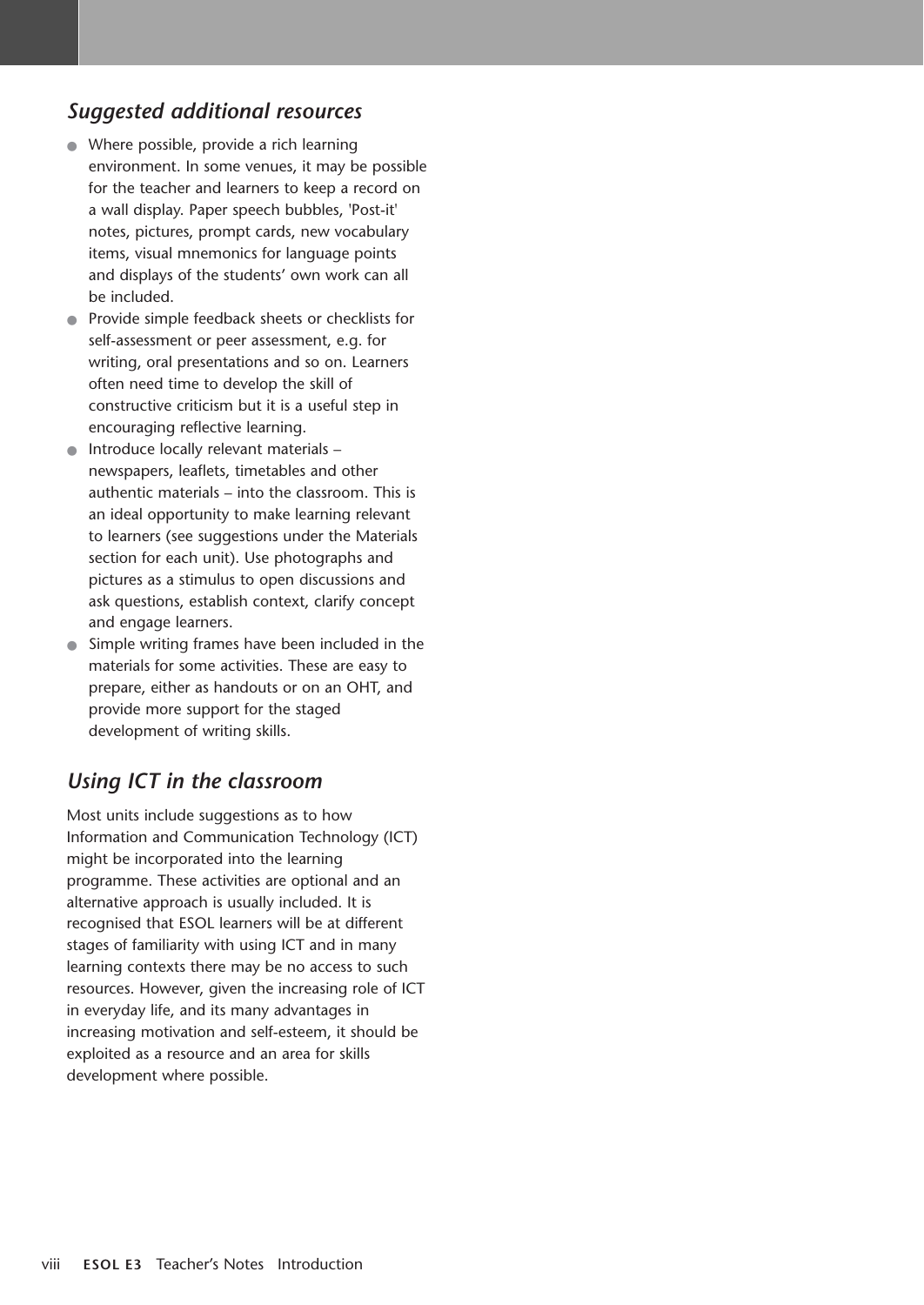# **Index to curriculum objectives**

## *Listening and speaking*

| <b>Skill</b>                             | Skill code | Unit                     | Page(s)        |
|------------------------------------------|------------|--------------------------|----------------|
| Use stress, intonation and pronunciation | Sc/E3.1a   | 1                        | 6, 8           |
| to be understood and to make             |            | 3                        | 4              |
| meaning clear                            |            | 4                        | 3              |
|                                          |            | 5                        | 6,             |
|                                          |            | 7                        | 13             |
| Articulate the sounds of English to      | Sc/E3.1b   | 1                        | 6              |
| make meaning clear                       |            | 7                        | 13             |
| Use formal language and register         | Sc/E3.2a   | $\overline{4}$           | 9              |
| when appropriate                         |            | 7                        | 3              |
| Make requests                            | Sc/E3.3a   | 3                        | $\overline{4}$ |
| Ask questions to obtain personal or      | Sc/E3.3b   | 1                        | 10             |
| factual information                      |            | 2                        | 8              |
|                                          |            | 4                        | 3, 4, 9        |
|                                          |            | 6                        | 12             |
|                                          |            | 7                        | $\overline{2}$ |
| Ask for directions, instructions or      | Sc/E3.3c   | 7                        | 8              |
| explanations                             |            |                          |                |
| Ask for descriptions of people, places   | Sc/E3.3d   | $\mathbf{1}$             | $\overline{4}$ |
| and things                               |            | 4                        | 9              |
| Express clearly statements of fact       | Sc/E3.4a   | 1                        | 8, 10, 12      |
|                                          |            | 4                        | 2, 3, 4        |
|                                          |            | 6                        | 6              |
|                                          |            | 7                        | 2, 8           |
| Give personal information                | Sc/E3.4b   | 6                        | 4, 6           |
|                                          |            | 7                        | 3              |
|                                          |            | 8                        | 6              |
| Give an account/narrate events in        | Sc/E3.4c   | $\overline{2}$           | $\overline{2}$ |
| the past                                 |            |                          |                |
| Give an explanation                      | Sc/E3.4d   | 3                        | $\overline{4}$ |
|                                          |            | 5                        | 9              |
| Give directions and instructions         | Sc/E3.4e   | 5                        | 3, 8           |
|                                          |            | 7                        | 8              |
| Give a short description and             | Sc/E3.4f   | 1                        | 4,             |
| make comparisons                         |            | $\overline{\mathcal{A}}$ | 5, 6           |
|                                          |            | 5                        | 6              |
| Take part in social interaction          | Sd/E3.1a   | $\overline{\mathcal{A}}$ | 6              |
|                                          |            | 7                        | 3              |
| Take part in more formal interaction     | Sd/E3.1b   | 6                        | 1112           |
|                                          |            | 7                        | 4, 12          |
| Express feelings, likes and dislikes     | Sd/ES.1c   | $\overline{2}$           | 5              |
|                                          |            | 8                        | 5              |
| Express views and opinions               | Sd/E3.1d   | $\overline{2}$           | $\overline{4}$ |
|                                          |            | 4                        | 5, 6           |
|                                          |            | 5                        | 2,             |
|                                          |            | 6                        | 3              |
|                                          |            | 7                        | 12             |
|                                          |            | 8                        | 7, 9, 13       |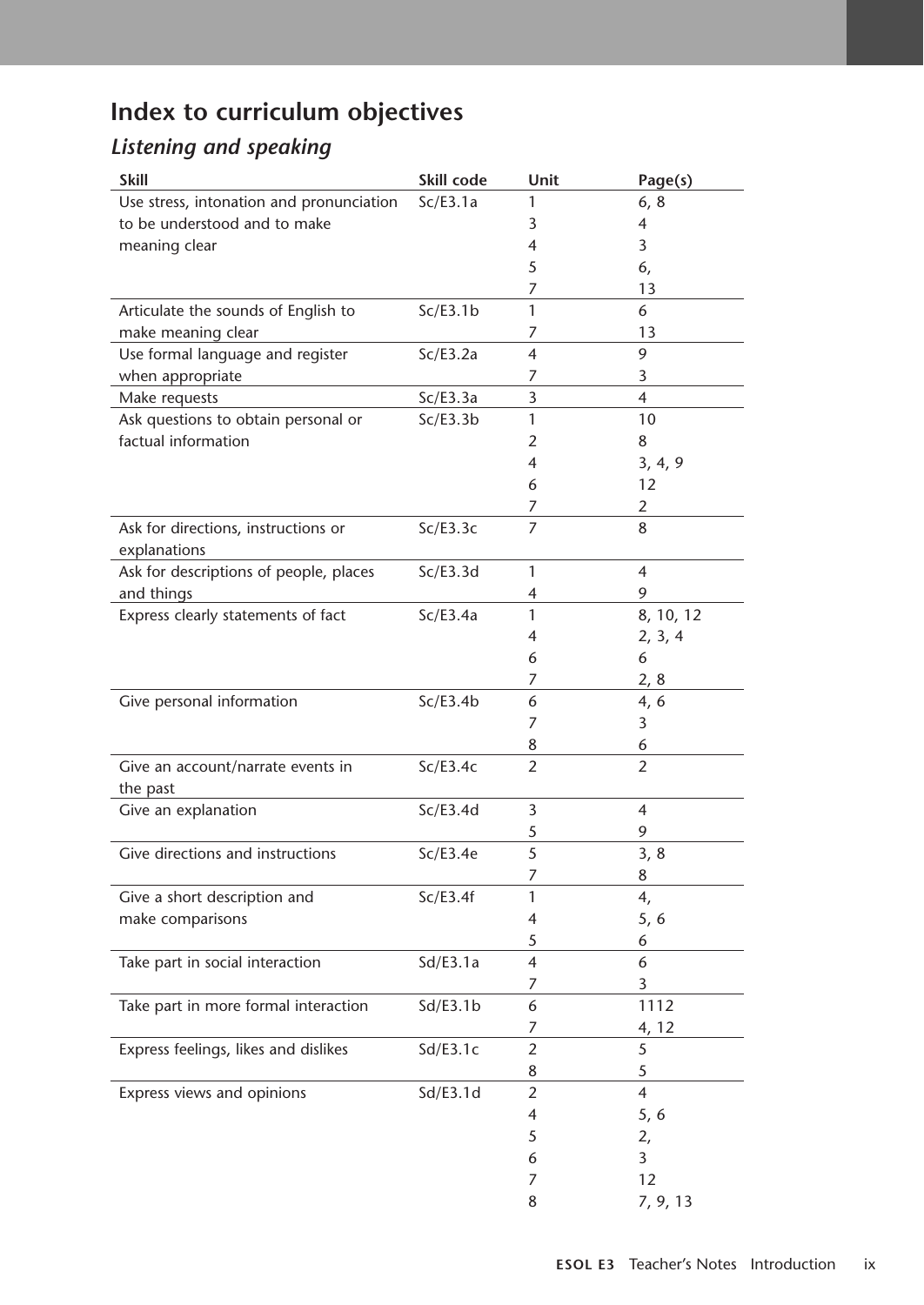| Make suggestions / give advice                                                    | Sd/ES.1e | 3<br>8              | 8<br>9, 13     |
|-----------------------------------------------------------------------------------|----------|---------------------|----------------|
| Make arrangements / make plans<br>with other people                               | Sd/ES.1f | $\star$             |                |
|                                                                                   |          |                     | 12             |
| Relate to other speakers                                                          | Sd/E3.1g | 7                   |                |
| Ask about people's feelings and opinions                                          | Sd/E3.2a | 2                   | 4              |
|                                                                                   |          | $\overline{4}$      | 6              |
|                                                                                   |          | 5                   | 13             |
| Understand the turn-taking process                                                | Sd/E3.2b | $\overline{2}$<br>7 | 4<br>12        |
| Recognise context and predict                                                     | Lr/E3.1a | 1                   | 4              |
| meaning in a range of listening texts                                             |          | 6                   | 3              |
| and oral interactions                                                             |          | 7                   | 4              |
|                                                                                   |          | 8                   | 7              |
| Listen for the gist of information                                                | Lr/E3.1b | 3                   | 8              |
| or narrative on radio or TV                                                       |          | 4                   | 12             |
|                                                                                   |          | 5                   |                |
|                                                                                   | Lr/E3.1c | 3                   | 7, 8<br>4      |
| Listen for the gist of explanations,<br>instructions or narrative in face-to-face |          |                     |                |
|                                                                                   |          | 5                   | 8, 9           |
| interaction or on the phone                                                       |          | 7                   | 3              |
|                                                                                   |          | 8                   | 12             |
| Listen for details in narratives and                                              | Lr/E3.2a | $\mathbf{1}$        | 4, 10          |
| explanations                                                                      |          | 4                   | 3, 9           |
|                                                                                   |          | 5                   | 9              |
|                                                                                   |          | 8                   | 5, 7, 8, 9     |
| Listen for detail in a face-to-face                                               | Lr/E3.2b | 3                   | 4, 12          |
| situation or on the phone                                                         |          | $\overline{4}$      | 6              |
|                                                                                   |          | 6                   | 7              |
|                                                                                   |          | 7                   | 4, 8           |
| Listen for detailed instructions                                                  | Lr/E3.2c | 5                   | 3              |
|                                                                                   |          | 7                   | 8              |
| Listen for grammatical detail                                                     | Lr/E3.2d | 1                   | 12             |
|                                                                                   |          | 3                   | 12             |
|                                                                                   |          | 5                   | 2, 7           |
|                                                                                   |          | 7                   | 13             |
| Listen for phonological detail                                                    | Lr/E3.2e | $\mathbf{1}$        | 6, 8           |
|                                                                                   |          | 4                   | $\overline{2}$ |
|                                                                                   |          | 5                   | 6, 7           |
|                                                                                   |          | 7                   | 13             |
| Listen for relevant and new information                                           | Lr/E3.3a | $\overline{4}$      | 12             |
| on radio, TV or in live presentations                                             |          |                     |                |
| Listen for relevant and new information                                           | Lr/E3.3b | 2                   | 8              |
| in face-to-face situations or on                                                  |          | 5                   | 2              |
| the phone                                                                         |          | 7                   | 2, 3, 9, 11    |
| Clarify and confirm understanding                                                 | Lr/E3.4a | 5                   | 13             |
| through verbal and non-verbal means                                               |          | 6                   | 7, 11          |
|                                                                                   |          | 7                   | 4, 8           |
| Respond to requests for action                                                    | Lr/E3.5a | $\star$             |                |
| Respond to requests for information                                               | Lr/E3.5b | 1                   | 10             |
|                                                                                   |          | 6                   | 11             |
|                                                                                   |          |                     |                |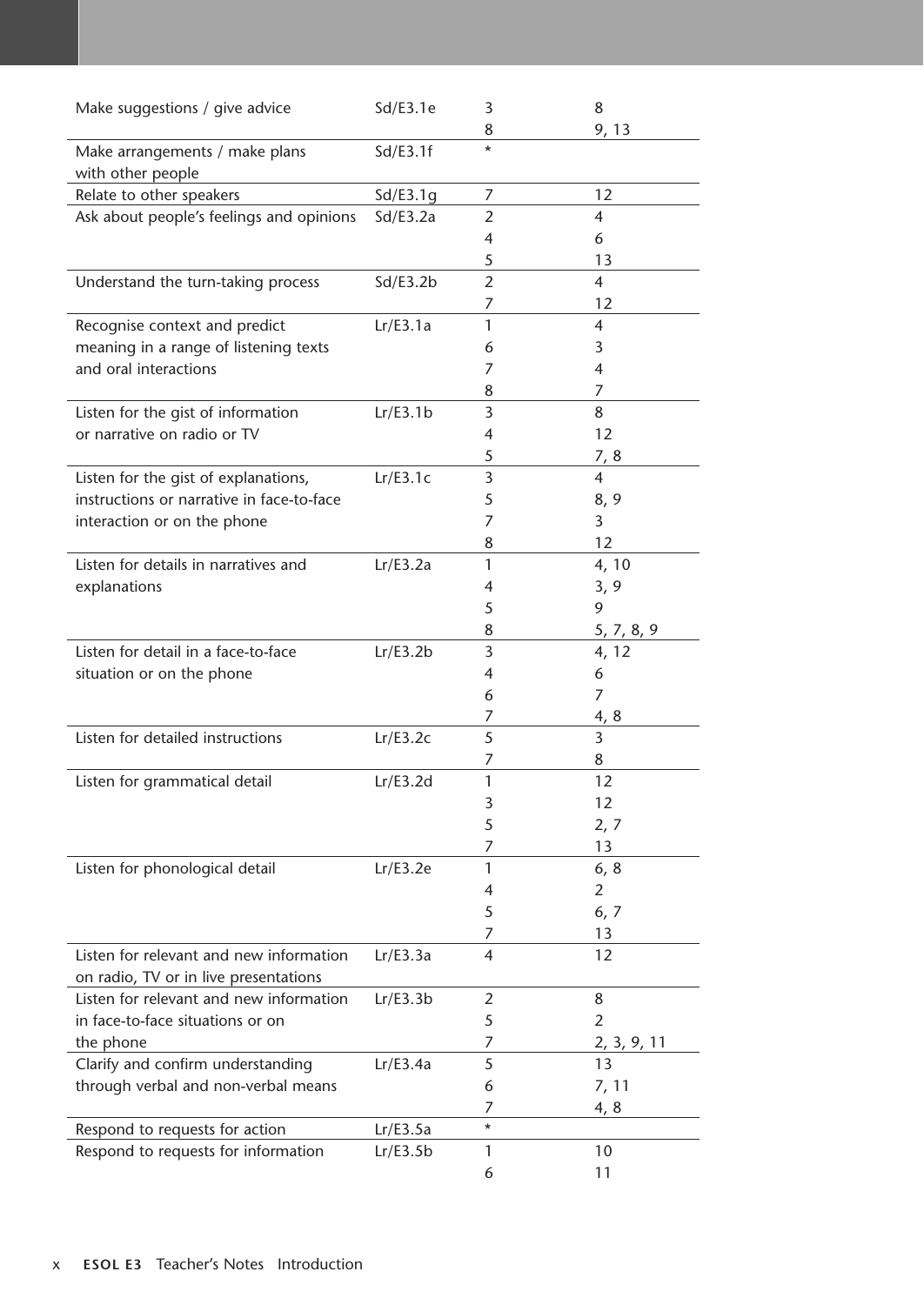| Recognise a variety of feelings expressed | Lr/E3.6a |   |    |  |
|-------------------------------------------|----------|---|----|--|
| by another speaker                        |          |   |    |  |
|                                           |          |   | 9  |  |
| Listen to and respond appropriately       | Lr/E3.6b |   |    |  |
| to other points of view                   |          |   |    |  |
|                                           |          |   | 12 |  |
| Listen for the gist of a discussion       | Lr/E3.7a | 6 |    |  |
|                                           |          |   | 12 |  |
| Follow a discussion without actively      | Lr/E3.7b |   | 12 |  |
| participating, e.g. on TV                 |          |   |    |  |
| Follow and participate in a discussion    | Lr/E3.7c |   | 13 |  |
| Recognise features of spoken language     | Lr/E3.7d | * |    |  |

## *Reading and writing*

| <b>Skill</b>                              | Skill code | Unit           | Page(s)        |
|-------------------------------------------|------------|----------------|----------------|
| Trace and understand the main events      | Rt/E3.1a   | 1              | 2, 5, 6, 7     |
| of chronological, continuous descriptive  |            | $\overline{2}$ | 10             |
| and explanatory texts of more than        |            | 5              | 4,10           |
| one paragraph                             |            | 6              | 8              |
|                                           |            | 8              | 10             |
| Understand and distinguish the            | Rt/E3.2a   | $\overline{2}$ | 2, 10          |
| different purposes of texts at this level |            | 4              | 10             |
|                                           |            | 5              | 10             |
|                                           |            | 6              | 4, 8           |
|                                           |            | $\overline{7}$ | 6              |
| Identify the key organisational           | Rt/E3.3a   | $\star$        |                |
| features of instructional texts           |            |                |                |
| Extract the main points and ideas,        | Rt/E3.4a   | 1              | $\overline{2}$ |
| and predict words from context            |            | 2              | $\overline{2}$ |
|                                           |            | 4              | 12             |
|                                           |            | 5              | 4, 12          |
|                                           |            | 6              | 2, 8           |
|                                           |            | 7              | 11             |
| Locate organisational features, such as   | Rt/E3.5a   | $\overline{7}$ | 5              |
| contents, index, menus, and understand    |            |                |                |
| their purpose                             |            |                |                |
| Use organisational features in a range    | Rt/E3.5b   | 7              | 5              |
| of reference sources                      |            |                |                |
| Skim read key textual features (title,    | Rt/E3.6a   | 5              | $\overline{4}$ |
| heading and illustrations) for different  |            | 7              | 6, 11          |
| purposes                                  |            |                |                |
| Scan different parts of text to           | Rt/E3.7a   | 1              | $\overline{2}$ |
| locate information                        |            | 3              | 2, 11          |
|                                           |            | 4              | 7, 8           |
|                                           |            | 5              | $\overline{4}$ |
|                                           |            | 7              | 6              |
|                                           |            | 8              | 2, 6           |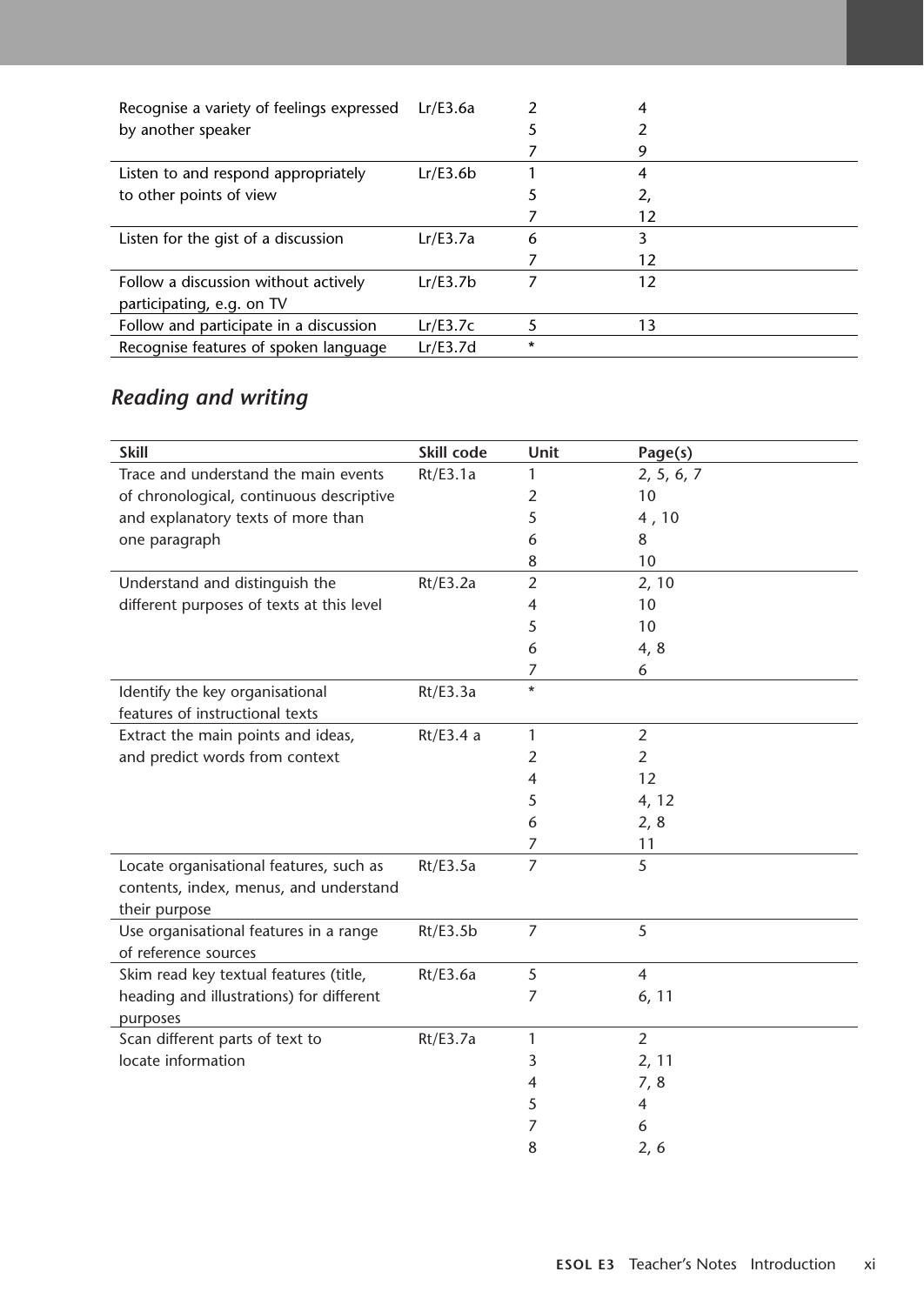| Read every word to obtain specific                       | Rt/E3.8a | 3              | 2, 8            |
|----------------------------------------------------------|----------|----------------|-----------------|
| information                                              |          | 4              | 8               |
|                                                          |          | 6              | 9               |
|                                                          |          | 8              | 2, 3, 6, 10, 13 |
| Relate an image to print and use it<br>to obtain meaning | Rt/E3.9a | $\star$        |                 |
| Recognise the generic features of                        | Rs/E3.1a | 1              | 6               |
| language of instructional texts                          |          |                |                 |
| Use knowledge of syntax and                              | Rs/E3.1b | 1              | $\overline{2}$  |
| grammar to work out meaning and                          |          | 8              | $\overline{4}$  |
| confirm understanding in other types                     |          |                |                 |
| of text at this level                                    |          |                |                 |
| Recognise the function of certain                        | Rs/E3.2a | 3              | $\overline{7}$  |
| punctuation to aid understanding                         |          | 5              | 12              |
| Recognise and understand relevant                        | Rw/E3.1a | 1              | 13              |
| specialist key words                                     |          | 3              | 7               |
|                                                          |          | 6              | 4               |
| Read and understand words and                            | Rw/E3.2a | $\overline{2}$ | 6               |
| phrases commonly used on forms                           |          | 3              | 6               |
| Use a dictionary to find the meanings                    | Rw/E3.3a | 7              | 5               |
| of unfamiliar words                                      |          |                |                 |
| Use first and second-place letter to                     | Rw/E3.4a | $\overline{7}$ | 5               |
| find and sequence words in                               |          |                |                 |
| alphabetical order                                       |          |                |                 |
| Use a variety of reading strategies                      | Rw/E3.5a | $\,8\,$        | 2, 3            |
| to help read and understand an                           |          |                |                 |
| increasing range of unfamiliar words                     |          |                |                 |
| Recognise the process of planning                        | Wt/E3.1a | 1              | 9               |
| and drafting when writing certain                        |          | 2              | 12              |
| types of text                                            |          | 3              | 10              |
|                                                          |          | 4              | 11              |
|                                                          |          | 5              | 10              |
|                                                          |          | 6              | 10              |
|                                                          |          | 7              | 10              |
| Make notes as part of the planning                       | Wt/E3.1b | 1              | 9               |
| process                                                  |          | $\overline{2}$ | 12              |
|                                                          |          | 5              | 10              |
|                                                          |          | 6              | 10              |
| Structure main points of writing on                      | Wt/E3.2a | 1              | 9               |
| short paragraphs                                         |          |                |                 |
|                                                          |          | $\overline{2}$ | 12              |
|                                                          |          | 4              | 10              |
|                                                          |          | 5              | 10              |
|                                                          |          | 6              | 10              |
|                                                          |          | 7              | 10              |
|                                                          |          | 8              | 10              |
| Show sequence through the use of                         | Wt/E3.3a | $\overline{2}$ | 12              |

discourse markers and conjunctions